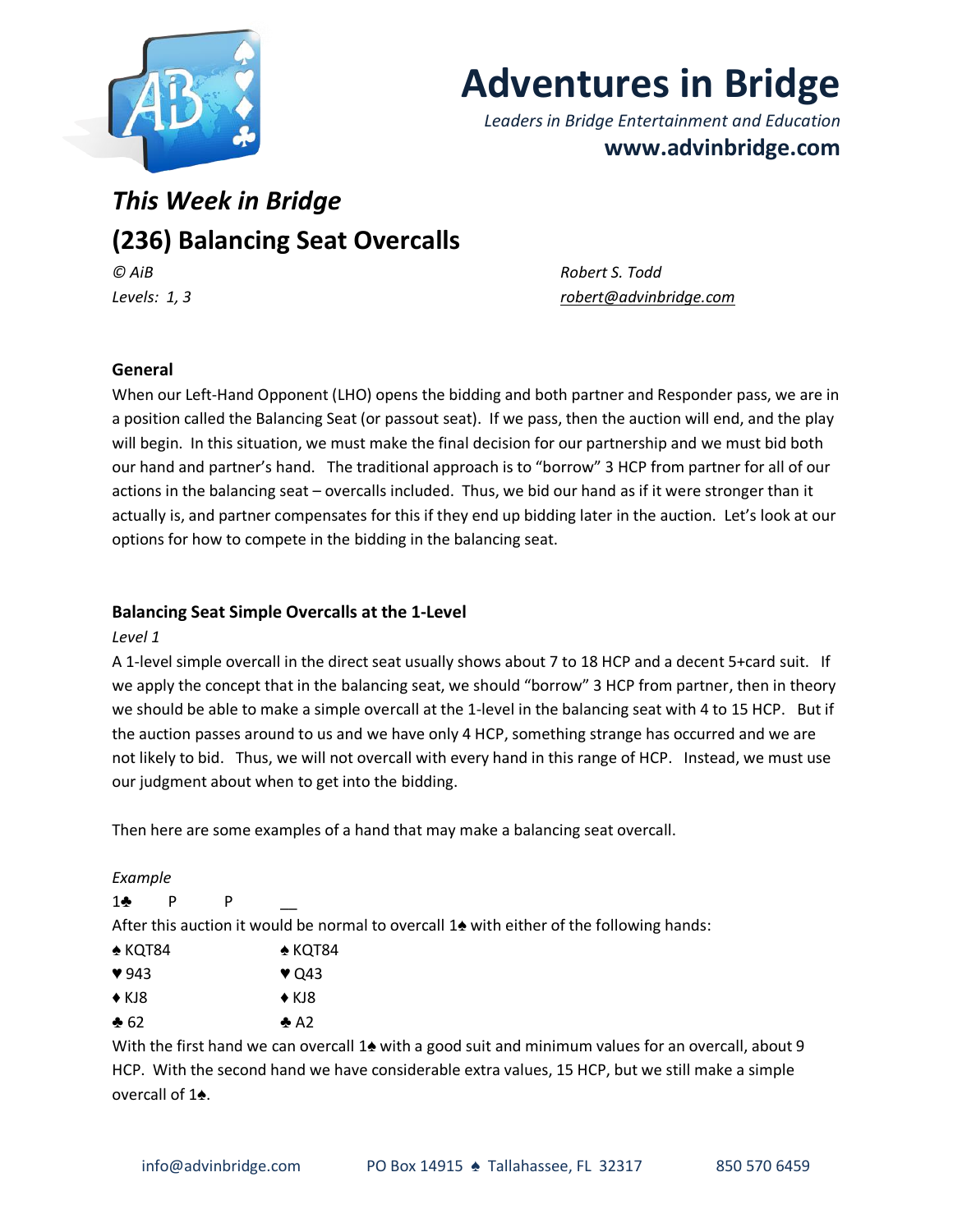

Another place where we must use our judgement about making an overcall in the balancing seat is when we have a less powerful suit but have enough values to want to compete in the bidding.

#### *Example*

- 1♣ P P \_\_
- ♠ J8432
- ♥ 93
- $\triangle$  Q9
- $\triangle$  AJT3

With this hand after a 1♣ opening bid is passed around to us, we have a much more difficult decision. Even though we have 8 HCP, it is better to pass than to bid 1♠. If partner could not act over 1♣, the chances that the hand belongs to our side is small. We do not want to give the opponents a chance to improve the contract. It is likely that our LHO has a balanced 18-19 HCP hand, and if we balance by bidding 1 $\triangle$  we may give them a chance to rebid 1NT and improve the contract that they play.

# **Balancing Seat Simple Overcalls at the 2-Level**

# *Level 1*

When the auction passes around to us and we cannot bid our suit at the 1-level, then we are forced to make our simple overcall at the 2-level. Just like direct seat overcalls at the 2-level, balancing seat overcalls promise better hands and better suits than 1-level overcalls. But again, a balancing seat borrows about 3 HCP from partner, so can be made with about 9 to 15 HCP. Though we can use this method to stretch to compete in the auction with a weaker hand, it is still a good idea to have a good suit for bidding at the 2-level.

#### *Example*

1♠ P P \_\_? ♠ 43 ♥ KQT43  $\triangle$  AJ5 ♣ 943

In the balancing seat with this hand we simply overcall 2♥ with our minimum values but quality suit.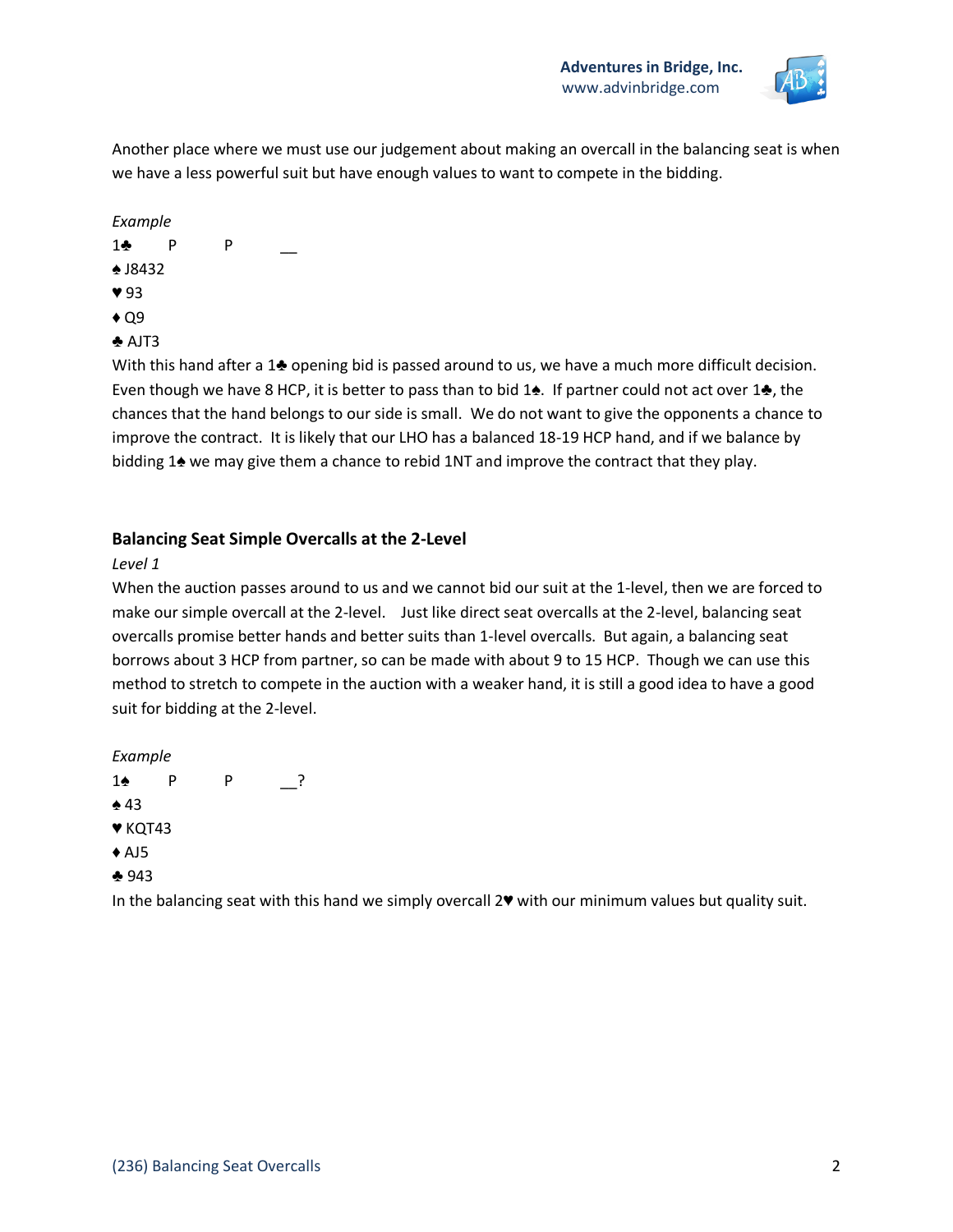

#### *Example*

- 1♠ P P \_\_?
- ♠ 53
- ♥ J843
- $\triangle$  KQ5
- ♣ A83

But in the balancing seat, with the same HCP and distribution, but a weaker suit, we should not make a 2-level overcall. Here is it is better to make a takeout double.

# **Balancing Seat Jump Overcalls**

# *Level 3*

In the balancing seat it does not make a lot of sense to make a preemptive bid. If the auction passes around to us and we have a minimum-valued hand with a good suit, then we can simply overcall our suit cheaply or we can pass the hand out. So, we will not use jump overcalls in the balancing seat in the same destructive fashion as we do in the direct seat. Instead, a jump overall in the balancing seat is an intermediate-valued hand, showing a 6+card suit with about 13-16 HCP. This is a hand that once it borrows 3 HCP from partner is pretty close to strong enough to double and bid.

*Example* 

- 1♣ P P \_\_?
- ♠ KQT832
- ♥ AJ5
- ♦ 8
- ♣ A53

We could overcall 1♠ with this hand, but with 14 HCP and a good 6-card ♠ suit, it is better to jump to 2♠, describing to partner both the length of our  $\triangle$  suit and the strength of our hand. By making this more specific bid we give partner more information about our hand and make it easier for partner to make a good decision about whether or not to reach game.